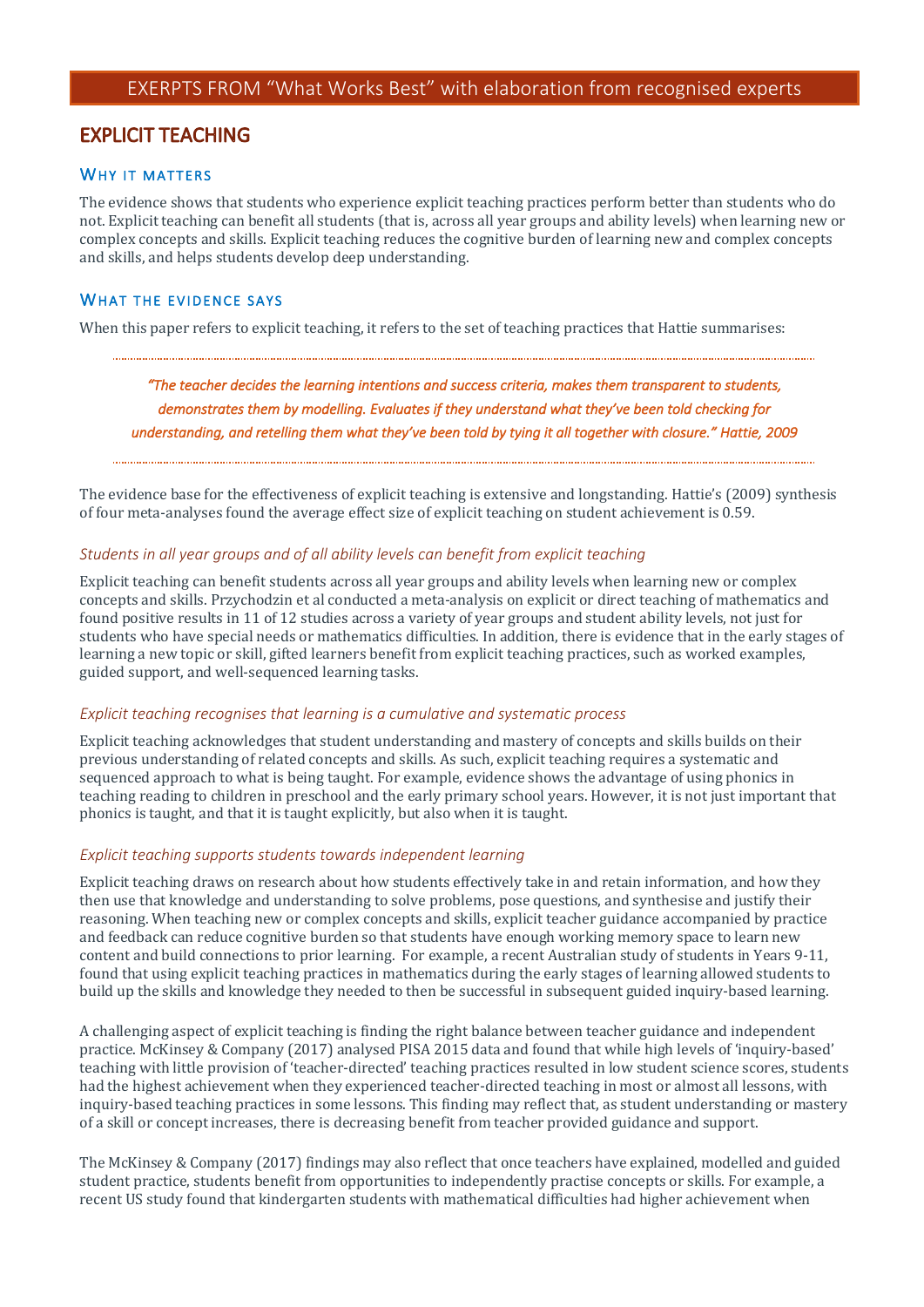given three individual practice opportunities for every explicit teacher demonstration of mathematical content compared with those given fewer individual practice opportunities (Doabler et al. 2019).

The use of formative assessments is critical in explicit teaching. Formative assessment allows teachers to accurately determine students' level of understanding and decide how much guidance is required. Without formative assessments, teachers may assume that students need much more or much less support and guidance than they actually do.

## *Asking questions is important*

The literature supports the use of questioning to support comprehension, problem solving, reasoning, creativity and learning. Asking questions also provides teachers with a way to identify what students already understand so that teachers can build connections to new learning, or revise concepts or skills and adjust their level of guidance to meet student needs. Some forms of questions are more effective than others. Craig (2013) distinguishes between shallow questions that verify existing knowledge, and do not take much thought, and deep questions, which ask learners to build connections between ideas. The What Works Clearinghouse (2007) reports strong evidence for teachers encouraging students to both ask and answer deep-level questions.

But what should explicit teaching and effective teaching look like? How will you know if you've observed it? There is no one answer, and no one way of looking at this. Teaching is complex: what works in one settting may not work in another; what is effective with one student may not be effective for all students. As Dylan Wiliam says, "Everything works somewhere, and nothing works everywhere".

Good teachers have "adaptive expertise". They are educators who: are responsive to the needs of students; actively seek new knowledge and understanding; think evaluatively and check impact; welcome different perspectives: and act transformatively. (Le Fevre, Timperley).

So let's take some of the key concepts from "explicit teaching" and see what other recognised experts say.

## The teacher decides the learning intentions and success criteria, makes them transparent to students, demonstrates them by modelling

What do our educational experts say? We'll look at two widely recognised experts: John Hattie & Dylan Wiliam

## MAKING LEARNING VISIBLE STARTS WITH TEACHER CLARITY - HATTIE, FISHER & FREY

A starting place for lesson planning is the learning intention, or the statement of what students are expected to learn from the lesson. The learning intention for a given lesson, and the ability to communicate it clearly to students such that they can use it to gauge their progress, is foundational. Stated simply, when one knows what the target is, there is an increased likelihood that the target will be achieved. Knowing one's learning destination is crucial.

If learning intentions serve as one bookend for learning, the other book- end consists of the criteria used to measure success. How do you know whether your students are successful at learning what you wanted them to? How do they know whether they're successful? How can they know whether or not they've met the intended learning intentions, or whether they're making progress toward doing so? With success criteria. Success criteria are statements that describe what success looks like when the learning goal is reached. They are specific, concrete, and measurable.

Effective teachers know where their students are in the learning cycle and design their instruction to foster learning. Learning intentions can include a combination of surface, deep, and/or transfer learning, with the exact combination dependent on what kinds of choices a teacher makes based on where her learners are and where she wants them to go. A teacher who fails to identify where her students are in their mathematical learning is likely to undershoot or overshoot expectations for them.

Different strategies support learning at each phase in this cycle. The first three elements of the learning cycle will incorporate surface and deep learning, while the active experimentation phase is about transfer. The daily learning intentions that are communicated by the teacher are an end product of her careful planning, as she determines the type of expected learning (surface, deep, or transfer) and how to implement instruction for that type of learning. The success criteria provide a means for students and the teacher to gauge progress toward learning, thereby making learning visible.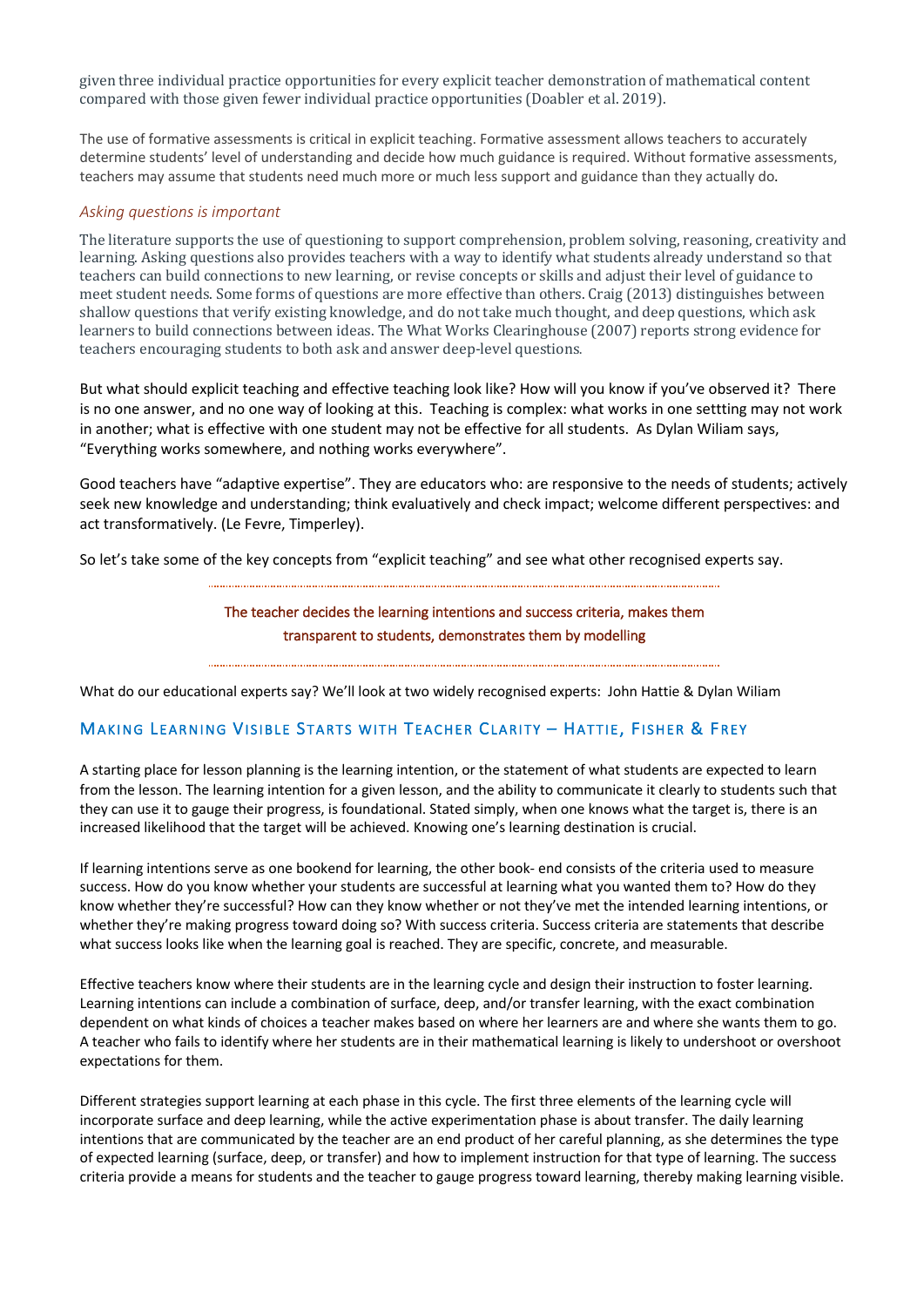Learning intentions are different from syllabus outcomes. Syllabus outcomes are tough for yet-to-be- educated students to understand, and they are too broad for students to master in a single lesson. Effective teachers start with an outcome, break the learning that the outcome requires into lesson-sized chunks, and then phrase these chunks so that students will be able to understand them. Following are some examples of learning intentions that we have seen in mathematics classrooms:

- Know that a ten is really just a group of ten ones.
- Recognize that area is a specific kind of array (built from unit squares) that measures two-dimensional space, and understand why we find area by multiplying the length times the width of a rectangle.
- Learn to add two fractions with like denominators by modelling on a number line.

Learning intentions are themselves evidence of a scaffolded process that unfolds over many lessons. A key to planning a lesson is in knowing where your students currently are in their learning. It would be tough to teach students that a ten is really just a group of ten ones if they don't understand the value of one, just as it would be difficult for students to determine growth patterns in functions if they don't really understand what functions are or why they're useful.

However, learning intentions can (and often should) have an inherent recursive element in that they build connections between previously learned content and new knowledge. Savvy teachers embed previous content in the new content. The teacher is not only creating a need and a purpose for students to hone learned skills, but also providing opportunities for students to experience those "aha" moments that relate concepts to a previous lesson's content. In this way, students are continually connecting and deepening their knowledge.

Reference: Visible Learning for Mathematics Grades K-12, Hattie, Fisher & Frey, Corwin

# DYLAN WILIAM: EMBEDDING FOMATIVE ASSESSMENT

Low achievement is often the result of students failing to understand what teachers require of them. Many teachers address this issue by posting the state standard or learning objective in a prominent place at the start of the lesson, but such an approach is rarely successful because the standards are not written in student- friendly language. As teachers, we

sometimes confuse learning objectives with learning contexts. Once we teach students something, we are not interested in students replicating exactly what we have taught them, we are interested in students applying what we have taught them. This example is clearest in mathematics. Once we have taught students how to add 3 + 5, we don't want our students to show us that they can add  $3 + 5$ , rather we want them to show us

| <b>Confused learning intention</b>                                                               | Clarified learning intention Context of learning                                                |                         |
|--------------------------------------------------------------------------------------------------|-------------------------------------------------------------------------------------------------|-------------------------|
| To write instructions on how to<br>change a bicycle tire                                         | To be able to write clear<br>instructions                                                       | Changing a bicycle tire |
| To be able to present an<br>argument for or against assisted<br>suicide                          | To be able to present<br>arguments either for or<br>against emotionally charged<br>propositions | <b>Assisted suicide</b> |
| To know what the local priest<br>does                                                            | To know the duties and<br>responsibilities of religious<br>leaders                              | The local priest        |
| To produce and analyze a<br>questionnaire about movie-going analyze questionnaire data<br>habits | To be able to construct and                                                                     | Movie-going habits      |

that they have learned the skill of addition and can apply this to a new pair of numbers.

In an HSIE lesson in which a teacher is teaching her students to understand the impact of banana production on the banana producers themselves. If students study this topic and at the end of the unit the teacher assesses the objective of whether or not the students have learned about the impact of banana production on banana producers, the students will most likely get high scores.

However, this teacher has confused the learning objective with the learning context. A better and really clearer learning intention would have been for the students to understand the impact of production on producers in the developing world and banana production would have been the particular context for learning this objective. To see whether students had mastered this objective, that is, whether they could transfer their learning, the teacher should have given them an assessment on a different topic such as sugar production.

## *Practical Techniques*

A concrete way to help students understand learning intentions and success criteria is to have them look at samples of other students' work and discuss the strengths and weaknesses of these pieces. Teachers could construct rubrics using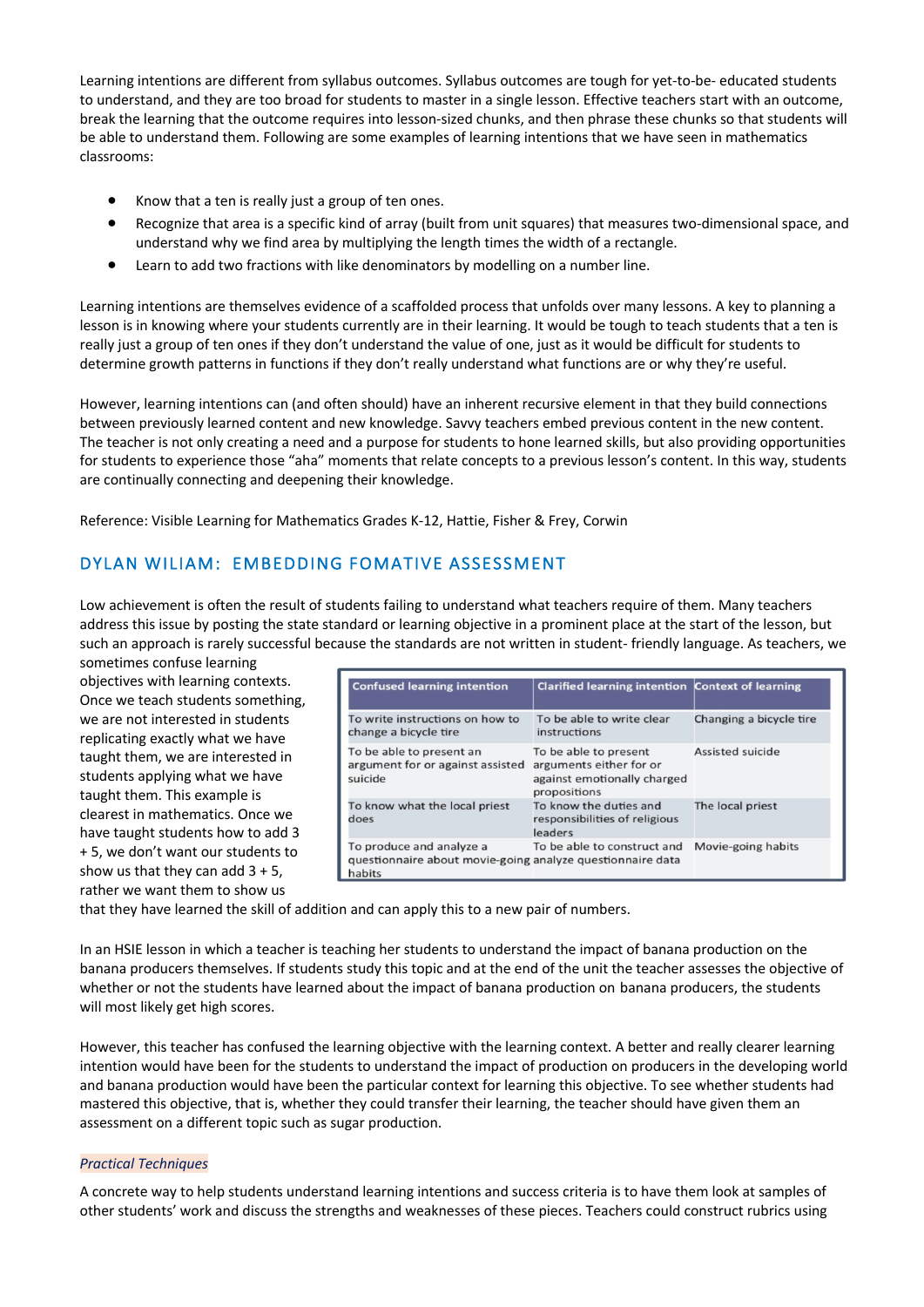sample pieces of student work. One teacher, before having students write their own lab reports, distributed five sample lab reports from the previous year. In groups, students had to decide which reports were better than others and report the reasons why to the whole class. The teacher used these reasons to have the students co-construct a scoring rubric for laboratory reports. Note that this was not a democratic process. The teacher used his own knowledge to shape the discussion. By having students spot examples of errors in other students' lab reports they were less likely to repeat these errors in their own reports.

#### *Cautions*

*Use examples where deep features are not aligned with surface features*. When quality has multiple dimensions, care needs to be taken that students are not able o determine which pieces are better by focusing on surface features .For example, if you are focusing on characterization, it might be useful to have one piece of work with deep characterization but poor grammar, spelling & handwriting and another with good grammar spelling and punctuation but weak characterization

*Be aware that sometimes quality cannot be put into words*. Perhaps the greatest danger with rubrics is that they are used where quality cannot be effectively described in words. Sometimes the best we can do is help our students develop "a nose for quality".

*The literature supports the use of questioning to support comprehension, problem solving, reasoning, creativity and learning.*

# RON RICHHARDT: QUESTIONS BLOG

*"It is better to have a "classroom full of unanswered questions than unquestioned answers".*

## **What makes questions effective?**

Effective questions produce thinking. Learning is the result of thinking. Therefore, questions are one of the most important tools used in teaching and learning. In this blog we will examine how both teachers can ask fewer and better questions leading to more time to think in class.

Effective questions generate in students thought and interest in making answers. Effective questions are posed by both students and teachers throughout the learning process.

## **Characteristics of a Good Question**

A good question:

- expresses genuine curiosity; behind every question there must be an intention to find out is a vehicle to clarify and make thinking visible
- is supported by tone and non-verbal signals that demonstrate interest ,engages our feelings as well as our thoughts
- challenges existing thinking and encourages reflection
- has reason, focus, and clarity
- is part of an on-going dialogue which involves relationships between speakers
- is paced so that listening to the answer is necessary
- results in an answer that creates change either in the listener or in the next events

## **How do we know when questions are effective in furthering learning?**

There are many important ways to think about the purpose of questions in the classroom. We often think of questions in terms of Bloom's taxonomy. Teachers aim to ask more questions that encourage higher level thinking. We often judge the quality of a question by noting where the question falls on a range from concrete or the answer is "right there" questions to questions that inspire critical thinking or multiple debatable answers. The purpose of questions evaluated by Bloom's Taxonomy is to inspire thinking. Therefore, if the question asks for higher level thinking then the question is a better question. However, one might argue that "right there" questions are just as important as synthesis type questions. "Right there" questions may serve to confirm and clarify knowledge while synthesis type questions summarize. It might be impossible for students to synthesize if they have not clarified knowledge first; therefore, both types of questions have value in learning. So, how do we know when questions further learning?